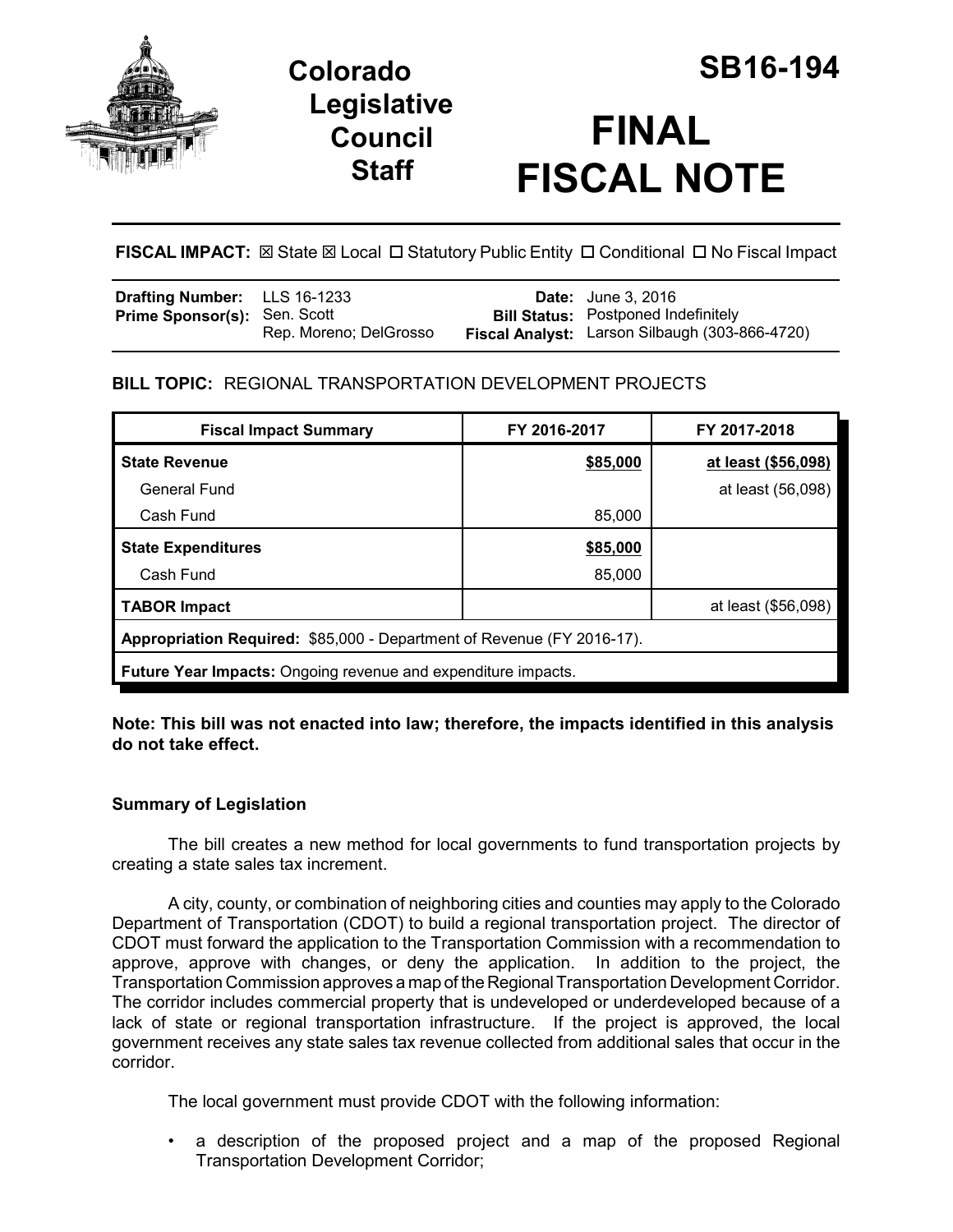- the anticipated costs and benefits of the project;
- evidence that the Regional Transportation Development Corridor is undeveloped or underdeveloped;
- an explanation of how the project will induce commercial development;
- the estimated number and type of jobs created as a result of the project;
- the estimated state sales tax revenue increment in the corridor;
- estimated local sales and property tax revenue generated as a result of the project; and
- a plan for funding and completing the project.

Once the commission approves the application, the Department of Revenue (DOR) is provided with the map of the transportation corridor.

The bill requires the DOR to determine the base state sales tax revenue collected from businesses within the transportation corridor. As businesses within the corridor remit more sales taxes, the additional state sales tax revenue is distributed to the local governments that were approved by the Transportation Commission. Local governments receive the tax increment for 30 years or until any bonds are paid off.

Local governments can create an authority which can build transportation projects, enter into contracts, and issue bonds. The authority may also create an enterprise under Article X, Section 20 of the state constitution to help finance the new transportation projects. The bill does not identify a TABOR-exempt revenue source for a new enterprise.

The local government, DOR, and CDOT are required to provide information to the Transportation Commission and General Assembly on the status of each project annually. In addition, this act is subject to the sunset review process of the General Assembly.

### **Background**

**Tax increment financing.** Tax increment financing (TIF) is a tool used by government agencies to set aside a revenue stream for the repayment of bonds or for another specific purpose. Local governments in Colorado most commonly use TIF to generate capital for urban renewal projects. The tax increment is identified as the difference between the initial revenue base within the TIF district and the amount of additional tax collections after the TIF is established by a financing entity (e.g., an urban renewal district). Base revenues are unaffected by the TIF, but tax collections above the base are diverted to the financing entity.

*Government enterprises.* TABOR defines an enterprise as "a government-owned business authorized to issue its own revenue bonds and receiving under 10 percent of annual revenue in grants from all Colorado state and local governments combined." Because the share of revenue that an enterprise may receive from government sources is capped, enterprises are largely financially independent of core government agencies. Additionally, enterprises cannot levy taxes.

#### **State Revenue**

The net revenue effect of the bill is to divert state sales tax revenue for up to 30 years from the General Fund to fund transportation projects. If 0.1 percent of sales tax growth occurs in a Regional Transportation Corridor, state sales tax revenue to the General Fund will be reduced by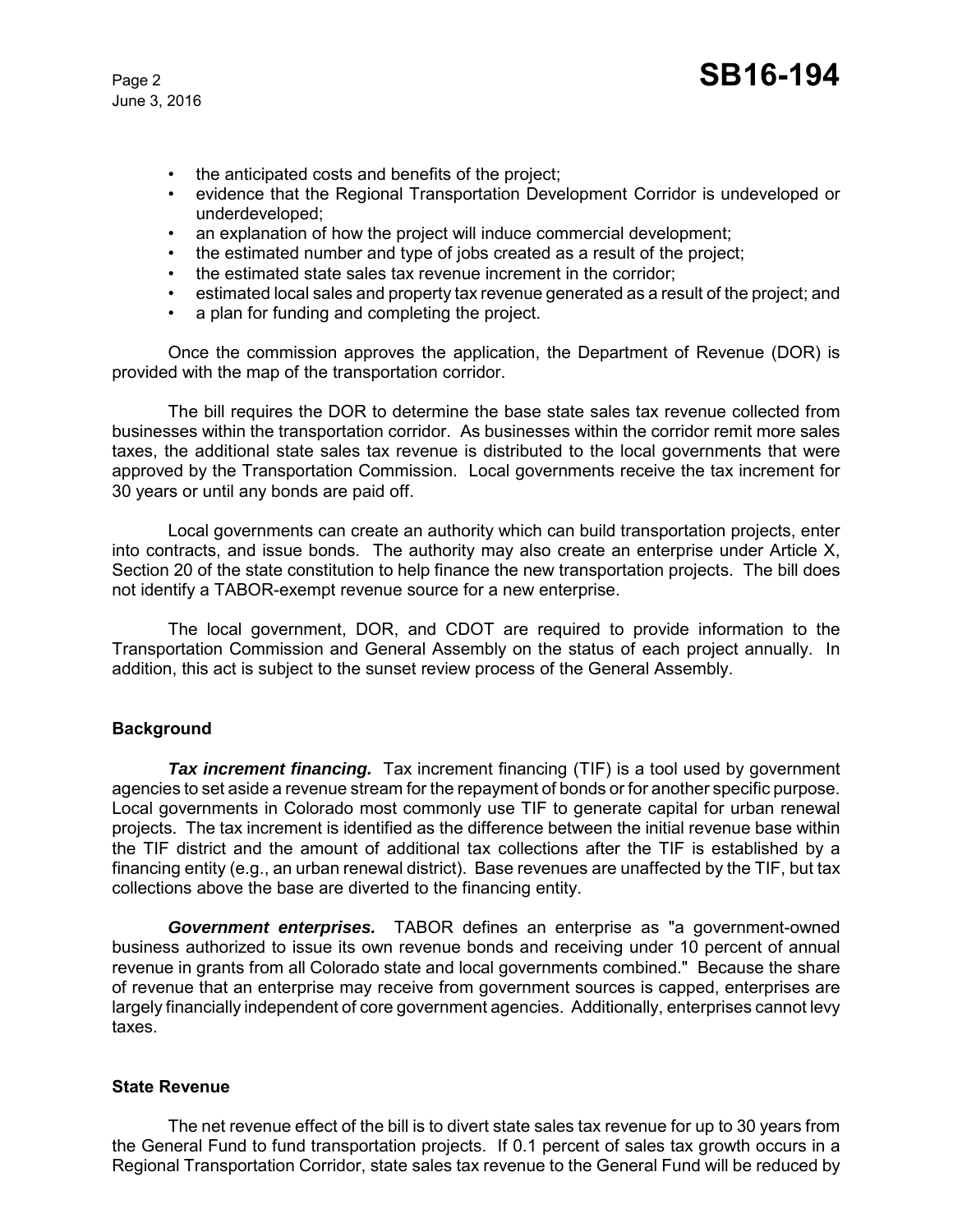\$56,098 in FY 2017-18. The General Fund revenue reduction will grow over time as local governments utilize the program. The actual impact of the bill depends on several factors that are currently unknown.

The state will receive \$85,000 in cash funds from local governments in FY 2016-17 for the DOR to modify the state's tax administration software.

*Sales tax assumptions.* The bill diverts growth in sales taxes in designated transportation corridors from the General Fund to local governments. If the additional taxable sales that generate the sales tax increment within the corridor would not have occurred elsewhere in the state and only occurred because of the passage of this bill, there is no revenue impact relative to the sales tax revenue forecast. If the sales that generate the sales tax increment would have occurred without this bill, then the bill will reduce state revenue.

The actual revenue impact will depend on several factors that are currently unknown, including:

- the number of Regional Transportation Development Projects;
- the size of the corridors:
- the type of commercial businesses that would locate without this bill; and
- the timing and location of the construction of future transportation projects without this bill.

Table 1 shows the General Fund impact of the bill for a range of fiscal years and utilization by local governments. If more regional transportation projects are approved, a larger share of sales tax growth will occur in the corridor reducing sales tax revenue by greater amounts. For example, if 0.1 percent of sales tax growth currently forecast occurs in the new regional transportation corridors, General Fund revenue will be reduced by \$56,098 in FY 2017-18 and \$1,478,833 in ten years. The table is based on the March Legislative Council Staff forecast and the historical 31 year annual average growth rate of state sales taxes of 4.4 percent.

| Table 1. General Fund Revenue Reduction from SB 16-194                                                |                        |                        |                         |  |  |  |
|-------------------------------------------------------------------------------------------------------|------------------------|------------------------|-------------------------|--|--|--|
| <b>Percent of Sales Tax</b><br><b>Growth that Occurs</b><br>within Transportation<br><b>Corridors</b> | Year 1<br>(FY 2017-18) | Year 2<br>(FY 2018-19) | Year 10<br>(FY 2026-27) |  |  |  |
| 0.1%                                                                                                  | (\$56,098)             | (\$188,349)            | (\$1,478,833)           |  |  |  |
| 0.5%                                                                                                  | (280, 491)             | (941, 745)             | (7, 394, 165)           |  |  |  |
| 1.0%                                                                                                  | (560, 981)             | (1,883,491)            | (14, 788, 330)          |  |  |  |
| 5.0%                                                                                                  | (2,804,907)            | (9,417,454)            | (73, 941, 651)          |  |  |  |
| 10.0%                                                                                                 | (5,609,814)            | (18,834,908)           | (147, 883, 302)         |  |  |  |

Once the bonds for the project have been repaid, or 30 years after the transportation project has been approved, sales taxes to the state General Fund may increase state revenue relative to current law, but only to the degree that the projects stimulated commercial development that would not have occurred at another location in the state and only occurred as a result of this bill.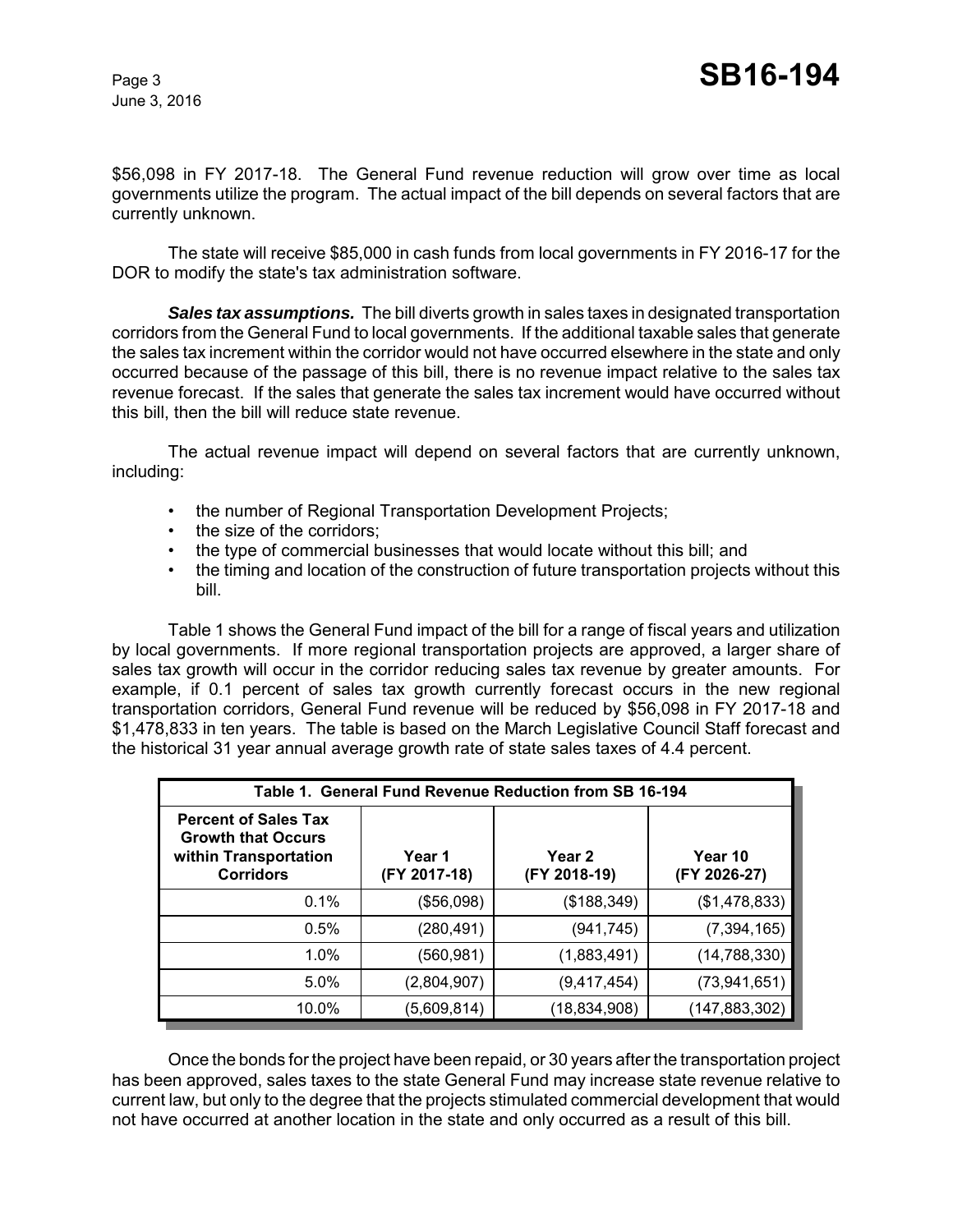*Cash fund assumptions.*The DOR is allowed to collect a fee for the costs of administering the distribution of state sales tax increment to local governments. The fee revenue collected depends on the costs of calculating and distributing the tax increment.The costs to modify the state's sales tax administration software is \$85,000, which will be paid by local governments to the DOR in FY 2016-17.

#### **TABOR Impact**

This bill reduces state revenue from sales taxes, which will reduce the amount of money required to be refunded under TABOR for FY 2017-18. TABOR refunds are paid out of the General Fund. TABOR refund obligations are not expected for FY 2015-16 or FY 2016-17. Since the bill reduces both revenue to the General Fund and the refund obligation by equal amounts, there is no net impact on the amount of money available in the General Fund for the budget. However, the bill will reduce money available for the General Fund budget in the future during years the state does not collect money above the TABOR limit.

#### **State Expenditures**

This bill will increase state expenditures to DOR by \$85,000 in FY 2016-17. There will be increased workload for CDOT, DOR, and the Department of Local Affairs (DOLA) determined by several factors that are currently unknown.

*Department of Transportation.* The CDOT will accept and review applications for Regional Transportation Development Projects and recommend that the Transportation Commission approve, approve with changes, or deny the project. Each project will increase CDOT workload, but there are no assumptions made in the fiscal note regarding how many projects will be evaluated or how much time each evaluation will take. The CDOT will use the annual budget process and continuously appropriated moneys to implement this bill.

*Department of Revenue.* The DOR will determine the base sales tax revenue for each business located within the transportation corridor. GenTax, the state's tax administration software, will need to be modified to distribute the state sales tax increment revenue to local governments. The GenTax programing and testing will require \$85,000 before the tax increment can be distributed to local governments. It is assumed the first projects will begin to receive the state sales tax increment in FY 2017-18, meaning the DOR will receive \$85,000 from local governments to modify GenTax in FY 2016-17.

The workload increase for the DOR will depend on the number of businesses and the number of transportation projects affected by this bill. The DOR is allowed to offset the costs of administering this bill by charging a fee to local governments for calculating and distributing the increment. The DOR will use these fees and the annual budget process to implement this bill with General Fund appropriations.

*Department of Local Affairs.* If local governments create a regional transportation development authority, DOLA will certify that the authority has been organized according to state law. In addition, DOLA will record that property is located within the transportation development authority on real estate records. The actual workload increase will be determined by the number of authorities created under this bill. The DOLA will use the annual budget process to implement this bill with General Fund appropriations.